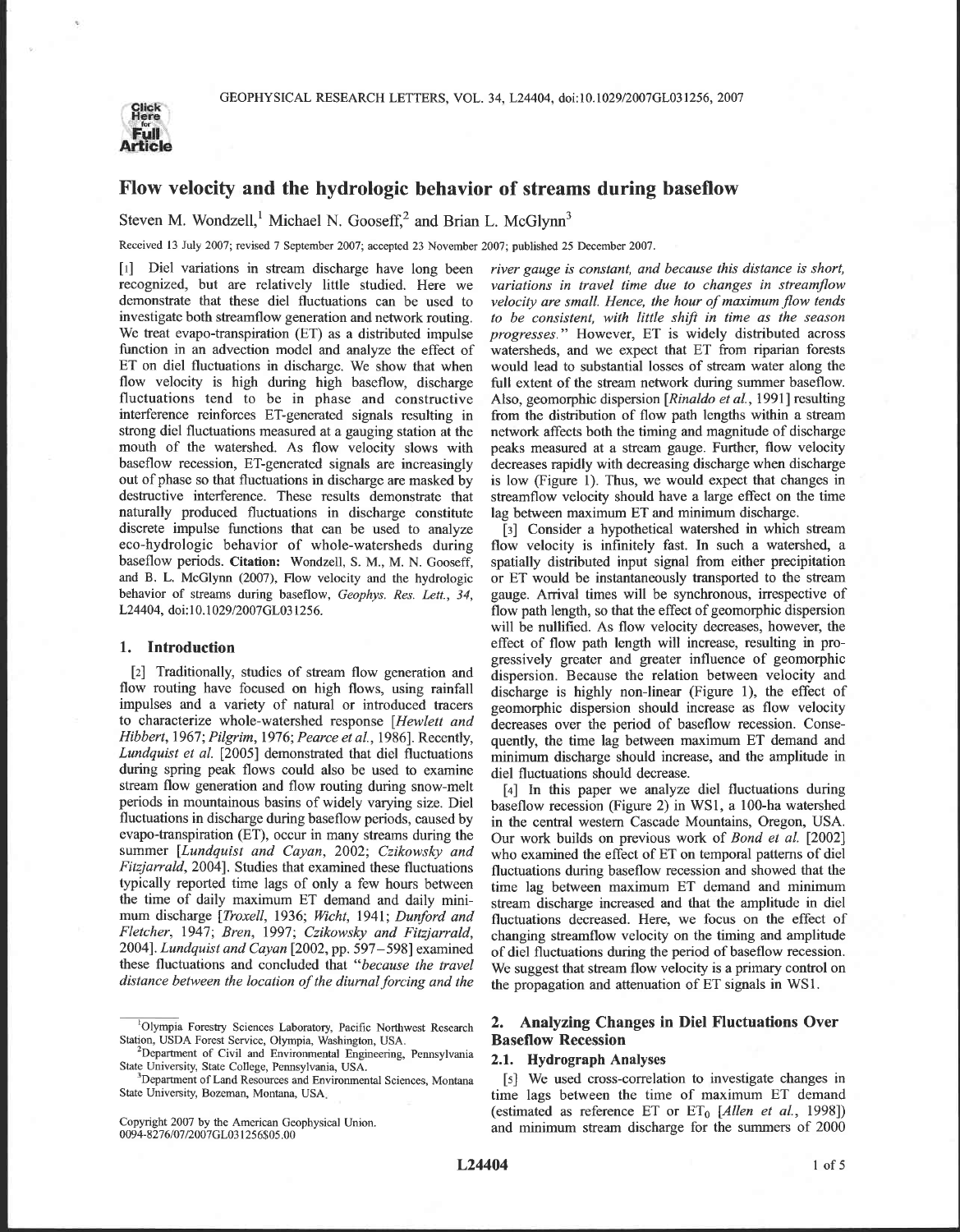

**Figure** 1. Discharge-velocity relations from a wide range of stream sizes and channel morphologies from gauging stations in a number of river basins and median flow velocities from stream tracer tests. Data and regression relation is also shown for flow velocities measured from tracer tests in the WS01 watershed (u =  $4.57Q^{1.78}$ ;  $r^2$  = 0.93).

through 2004 (data available through the H. J. Andrews Experimental Forest data bank http://www.fsl.orst.edu/lter). Prior to analysis, days with missing data or with measurable precipitation were deleted from the dataset as were periods

with high discharge in early summer or very low discharge in late summer (see Figure 2). For each day, hourly discharge was lagged behind hourly  $ET_0$  by 0 to 23 hours and the correlation coefficient  $(r)$  between  $ET_0$  and discharge was calculated for each time lag. The time lag with the minimum correlation was considered to be the time lag between the time of maximum  $ET_0$  and minimum discharge. The amplitude of the diel fluctuation was calculated by subtracting the daily minimum from the daily maximum discharge and dividing by 2.0.

[6] Results from the period of baseflow recession in the summers of 2000 through 2004 showed that the changes in amplitude and time lag were highly related to flow velocity. The diel fluctuations in discharge had a maximum amplitude of  $1.01 s<sup>-1</sup>$  in early summer, and then decreased once flow velocity fell below 50 m  $hr^{-1}$  (Figure 3a). Similarly, time lags between the time of daily maximum  $ET_0$  and minimum discharge averaged between 5 and 6 hours in early summer, increased for flow velocities slower than 50 m  $\text{hr}^{-1}$ , and reached a maximum of 16 or more hours by late summer (Figure 3b). In some years, it was difficult to reliably identify the time lags in late summer when discharge was very low. Also, at very low flow velocities time lags exceeded 24 hours and overlapping daily cycles could not be reliably separated (e.g., 2 hr vs. 26 hr) (Figure 3b).



**Figure 2.** Temporal trends in (a) reference ET (ET<sub>0</sub>) and (b) discharge over the period of baseflow recession in the WS1 watershed during the summer of 2004. Shaded zones denote time periods excluded from the analysis due to very high or very low discharge, rainstorms, or missing data. (Note: the abrupt decrease in discharge in late June was caused by the installation of V-notch wier plates on the flumes to improve measurement accuracy at low discharge.) Inset graphs are enlarged to show changes in the time lags between daily maximum  $ET_0$  (bars) and minimum discharge (line) in (c) earlyand (d) mid-summer.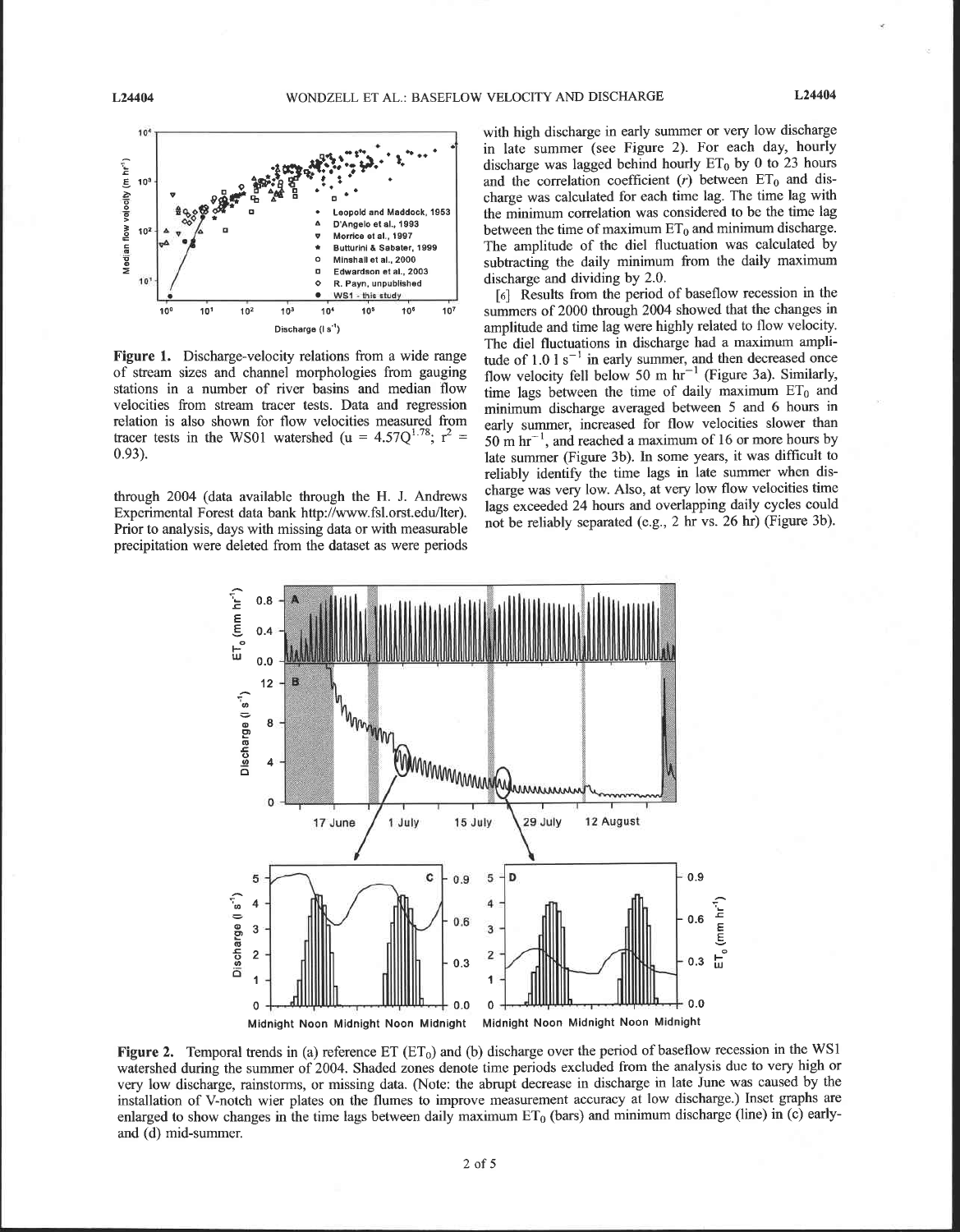L24404



**Figure 3.** (a) The amplitude of diel fluctuations in stream discharge and (b) the change in time lag between the time of daily maximum  $ET_0$  and the time of minimum stream discharge over the period of baseflow recession. Model simulations showing (c) the relation between stream flow velocity and the change in the amplitude of diel fluctuations in discharge, and (d) the change in the time lag between maximum ET demand and daily minimum stream flow.

### **2.2. Whole Network Simulation**

[7] We used a one-dimensional advection model to test further the effect of changing flow velocity on ET-caused fluctuations in stream discharge. Previous research has shown that diel fluctuations in discharge are caused by ET from riparian vegetation [Dunford and Fletcher, 1947; O'Loughlin et al., 1982; Bren, 1997] along gaining reaches, where water tables are shallow, so that ET from riparian forests reduces water flux from hillslopes to streams [Bren, 19971. Such gaining reaches are likely to occur at the base of hillslope hollows because topographic convergence controls accumulated upslope area [Freeze, 1972; Anderson and Burt, 1978; Beven, 1978], and thus both the location and amount of lateral hillslope inputs to riparian zones [Beven, 1978]. Consequently, our model used the WS1 watershed topography such that the modelled stream network simulated the actual channel distances to the stream gauge. We assumed that the location and magnitude of lateral inputs were proportional to the actual location and size of upslope contributing areas at each point along the stream network. We used topographic analysis of WSl, using a 10-m digital elevation model (DEM) to quantify the shape of the stream network and the location and size of upslope inputs to the stream network.

[s] A network-scale advection model was constructed in which the stream and valley floor was denoted as a linear sequence of  $10 \times 10$  m cells, each with a known hillslope contributing area that was used as a surrogate for the lateral inflow of water. The model simulated the effect of ET on lateral inputs with a sine function so that hillslope inputs oscillated smoothly over a 24-hr period, reaching a minimum at 14:OO hrs and a maximum at 02:OO hrs. Die1 fluctuations in hillslope inputs were held constant in all

model runs so that simulation results would not be confounded by changes in the magnitude or timing of the ETgenerated signal. Hillslope inputs were routed down the simulated stream network using spatially constant flow velocity to generate instantaneous stream discharge at the watershed outlet. Wave attenuation (equivalent to dispersion in solute transport) of ET-induced signals generated in each stream cell was simulated as an exponential function of channel distance from the gauging station, so that amplitude of waves moving down the channel decreased. Because the actual lateral inputs to each cell were unknown, lateral inputs to each stream cell were proportional to the upslope contributing area draining into each cell, with the summed inputs equalling  $4 \times 1$  s<sup>-1</sup> at the watershed outlet with a diel amplitude of 1  $1 \text{ s}^{-1}$ . This discharge approximates the whole watershed discharge measured at high baseflow [Wondzell, 20061.

**[9]** The relation between stream flow velocity and both the diel amplitude and time lags observed in WS1 (Figures 3a and 3b) did not exactly match the model simulations (Figures 3c and 3d). The model was not calibrated to the WSl stream network, however. Data were not available on the changes in the extent of the wetted stream network with baseflow recession or on the location and size of lateral groundwater inputs. Nor were data available to parameterize the effect of wave attenuation. Additionally, the model used a uniform flow velocity over the entire stream network. The WS1 stream velocities (Figures 3a and 3b) were estimated from a regression equation based on stream tracer data (Figure 1). At very low discharge, median travel velocity appeared to be influenced by transient storage that retarded movement of the solute pulse thereby underestimating the true flow velocity. Additionally, tracer-based velocity meas-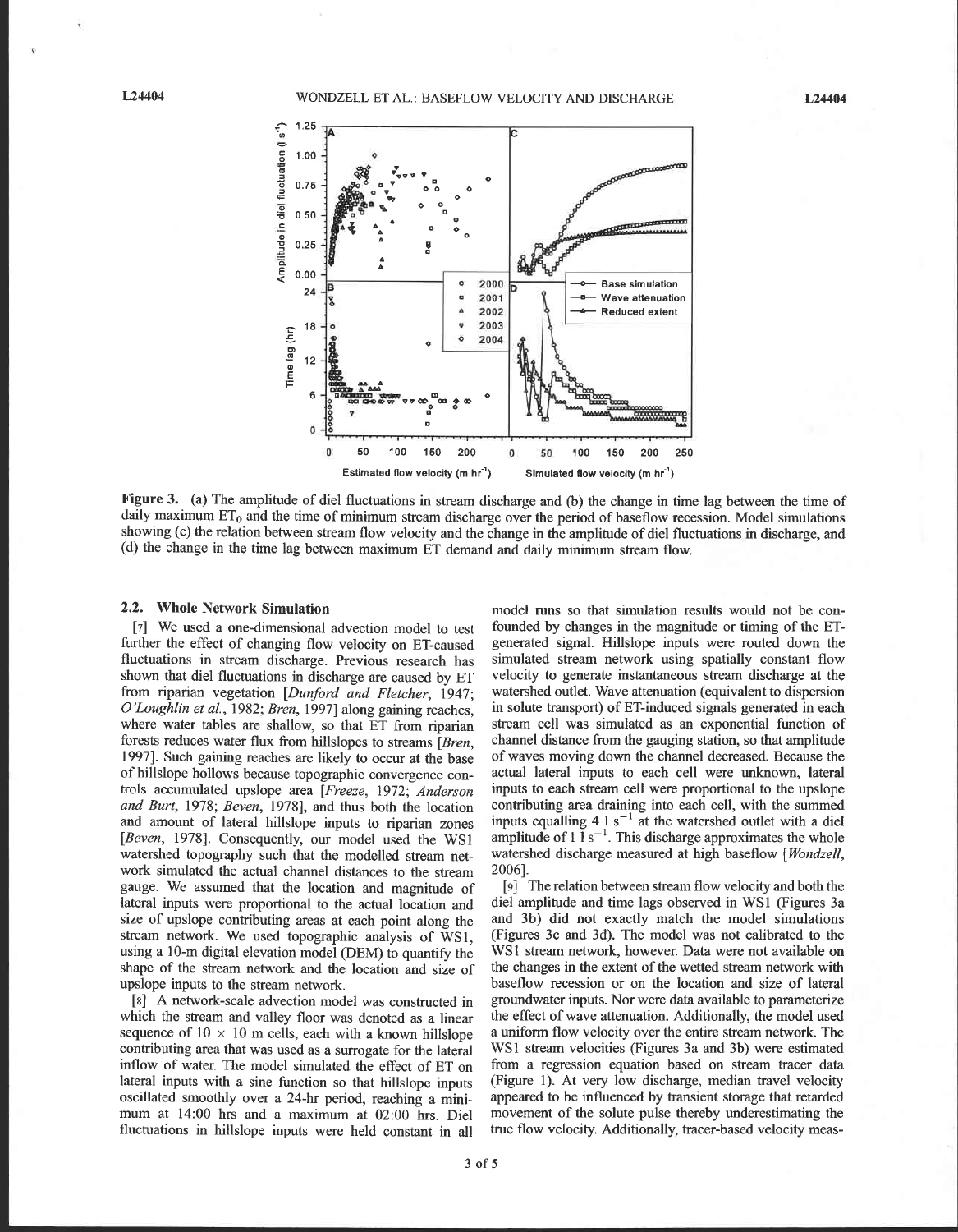ÿ

ures likely underestimate wave celerity. Despite the lack of calibration, the observed data and the simulation results both show increasing time lag and decreasing amplitude in diel fluctuations with baseflow recession.

[10] Estimated stream-network transit times differed greatly over the range of simulated flow velocities (10 to  $250$  m hr<sup>-1</sup>). Water entering the channel at the most distal point in the stream network would reach the stream gauge in only seven hours at high baseflow in early summer, whereas it would take several days at low baseflow in mid- through late-summer. Simulations showed that ET signals generated along the stream network reached the stream gauge with relatively short time lags and sufficiently "in phase" so that constructive interference resulted in a strong diel signal at high flow velocity (Figures 3c and 3d). As flow velocities decreased, time lags increased and ET signals became progressively more and more out of phase so that destructive interference resulted in very small diel fluctuations. Amplitude and time lag changed little with changes in flow velocities higher than 150 m hr<sup>-1</sup> (Figures 3c and 3d). A threshold was apparent at velocities resulting in network transit times less than  $\sim$ 12 hours ( $\sim$ 100 m hr<sup>-1</sup> for the full channel network in this watershed). At velocities below this threshold, amplitude and time lag changed markedly with changes in velocity. A second threshold was apparent at velocities with corresponding transit times of  $\sim$ 24 hours  $(\sim 50 \text{ m hr}^{-1}$  for the full network). At velocities slower than this, diel cycles from different days began to overlap so that changes in amplitude and time lag began to oscillate with changes in flow velocity.

 $[11]$  Additional simulations explored the sensitivity of the diel fluctuations to attenuation of the ET-generated signals and to changes in the spatial extent of the wetted stream network. Attenuation of diel fluctuations as they moved down the stream channel decreased the simulated amplitude of the fluctuations. Attenuation also changed the time lags because ET-induced fluctuations in discharge generated lower in the watershed had relatively greater effect on whole watershed behavior (Figures 3c and 3d). Similarly, changing the extent of the wetted stream network dramatically changed the network topology and resulted in strong feedbacks with flow velocity so that the overall pattern in the amplitude and time lag of diel fluctuations changed substantially.

### **3. Discussion**

[12] Diel variations in stream flow have long been recognized [Troxell, 1936; Wicht, 1941; Dunford and *Fletcher*, 1947], but the simple question of how ET, distributed widely across a watershed, can generate cyclical fluctuation in discharge at the mouth of the watershed remains unanswered. Studies consistently report time lags of only a few hours between the time of daily maximum ET demand and daily minimum discharge *[Troxell,* 1936; *Echt,* 1941; *Dunford and Fletcher,* 1947; *Bren,* 1997; *Czikowsky and Fitzjarrald,* 20041 despite a large range in the sizes of the watersheds studied. Because time lags tend to be short and relatively constant, none of these studies considered the effects of flow velocity and network routing. As we have demonstrated, however, velocity and network routing must have a substantial effect on the timing and

amplitude of diel fluctuations measured at any stream gauge, particularly at low flows. However, this relation is **generally** not described **in** the literahue.

**[I)]** The explanation given by **Lundguist** *and* **Cayan**  *[2002],* quoted earlier, **is** at odds with the expected whole watershed response resulting **from** routing synchronously **fluctuating** inflows **down** a stream **network.** For their **expIanation** to hold, some factor would need to eliminate **die1** fluctuations generated **high** in the watershed so that the gauge records only reflect fluctuations **generated** at relatively short distances from the stream **gauge.** it **may be** possible **that wave** attenuation in many watersheds is sufficient to damp the amplitude of diel fluctuation generated long distances from [he **stream** gauge *so* that the gauge is only sensitive to fluctuations generated at short distances. **Alternatively,** we **have** shown that diel fluctuations have greatest amplitude **when** flow velocities are high so that fluctuations in the amount of water input to the channel **can**  be transported to the stream gauge more or less "in phase." Under these conditions, time lags are expected to be short. Perhaps, diel fluctuations are mostly documented under these conditions. At lower discharges, geomorphic dispersion may so damp the amplitude of diel fluctuations and time lags may become so long that these are not readily apparent at most stream gauges and therefore not widely reported in the literature.

**[i4]** A number of other stream attributes are known to show diel fluctuations, including specific conductivity [ $Kobayashi$  et al., 1990],  $O_2$  and inorganic carbon  $(CO_2)$ , alkalinity, pH) *[Dawson et al.,* 20011 whose concentrations in stream water are strongly affected by stream respiration and cause diel fluctuations in the concentrations of nitrogen, greenhouse gasses [*Harrison et al.*, 2005], and trace metals [Nimick et al., 2003]. In all of these cases, diel fluctuations of solute concentrations are caused by widely distributed but temporally synchronous processes, and the resulting changes in water chemistry must be transported down the stream network to the monitoring site. Thus flow velocity is likely to interact with biogeochemical processes to influence concentration of solutes. This finding has significant implications for potential mitigation measures in response to total maximum daily load exceedence.

[15] The overall results of both the direct observations and the model simulations suggest a general property of stream networks in which network topology and flow velocity strongly influence watershed response to widely distributed inputs during baseflow periods. We suggest that diel fluctuations warrant further research. The wide number of solutes that also show diel fluctuations suggests that a coupled analysis of both discharge and solutes may prove useful in elucidating both the physical and biogeochemical controls on whole-watershed responses during baseflow periods.

<sup>[16]</sup> **Acknowledgments.** We thank D. Bachelet, R. Haggerty, K. McGuire, N. Suzuki, and W. VanVerseveld for comments and sugges**tions. This work was supported by the National** Sciencc **Foundation (EAR-**9909564, **EAR-0337781**, and **EAR-0337650**). Climate and stream dis**ch~rgc dam were provided** by **the Forcst Science Dam Rank, a partneship between the Department of Forest Science, Oregon State University, and** the U.S. Forest Service Pacific Northwest Research Station, Corvallis, **Oregon. Significant iimding for thesc data was provided** by *the* **National**  Science Foundation's Long-Term Ecological Research program.